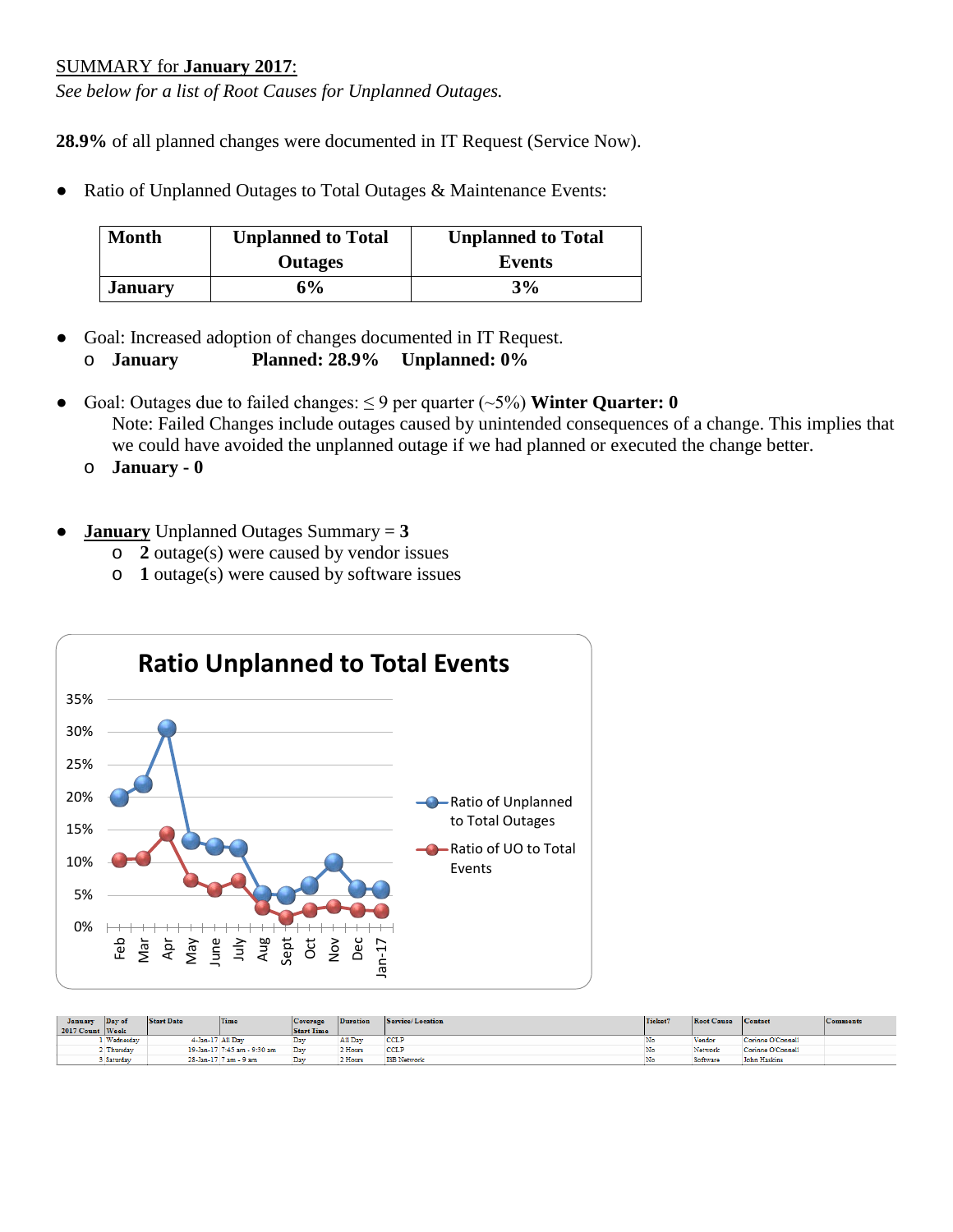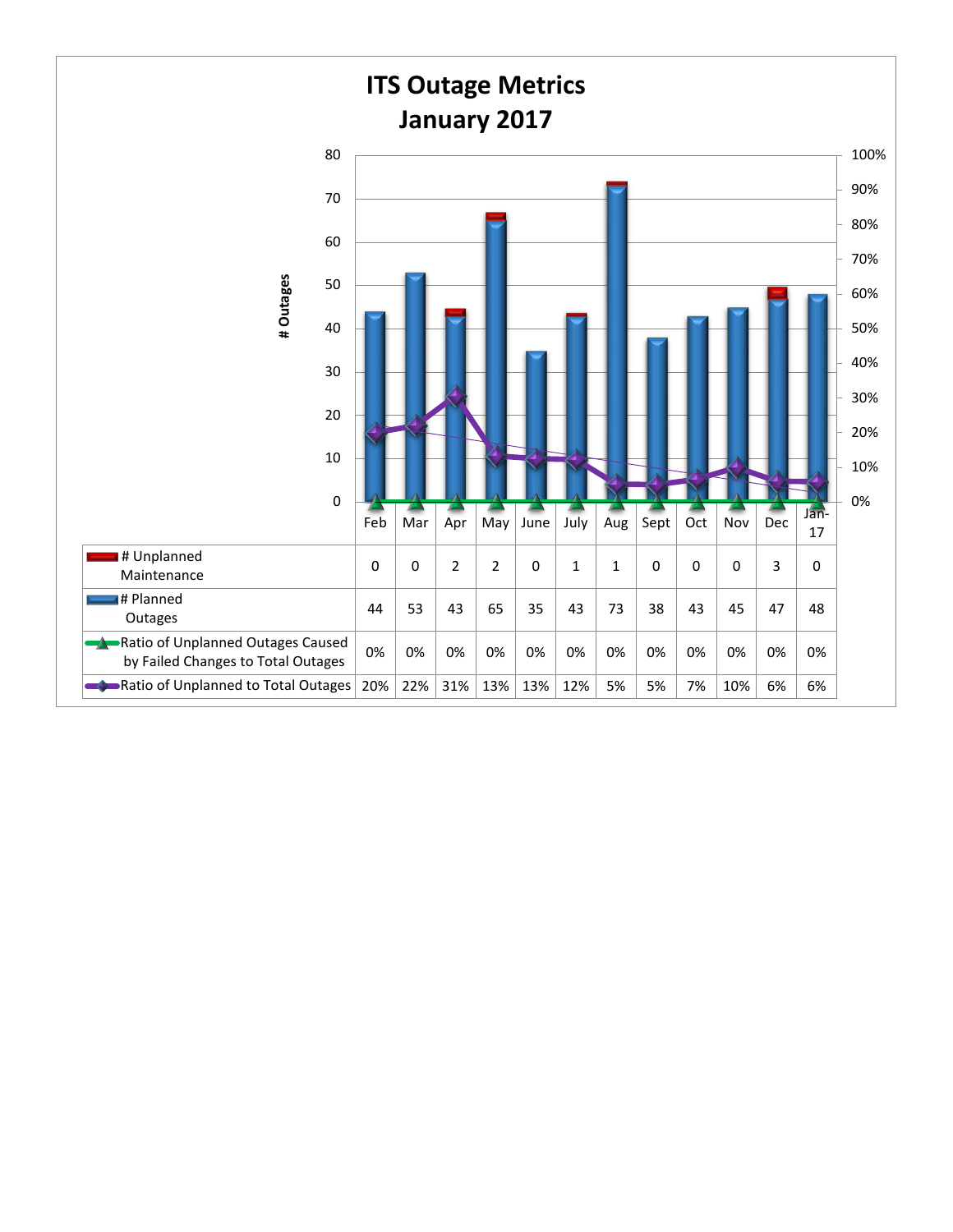

## SUMMARY for **February 2017**:

*See below for a list of Root Causes for Unplanned Outages.* ITS Changes and outages continue to meet goal.

**27.2%** of all planned changes were documented in IT Request.

• Ratio of Unplanned to Total Outages & Maintenance Events:

| Month           | <b>Unplanned to Total</b> | <b>Unplanned to Total</b> |
|-----------------|---------------------------|---------------------------|
|                 | <b>Outages</b>            | Events                    |
| <b>February</b> | 8%                        | 3%                        |

● Goal for 2015-16: 100% of changes documented in IT Request.

o **February Planned: 27.2% Unplanned: 40.0%**

- Goal: Outages due to failed changes:  $\leq$  9 per quarter ( $\sim$ 5%) **Winter Quarter: 0** Note: Failed Changes include outages caused by unintended consequences of a change. This implies that we could have avoided the unplanned outage if we had planned or executed the change better.
	- o **February – 0**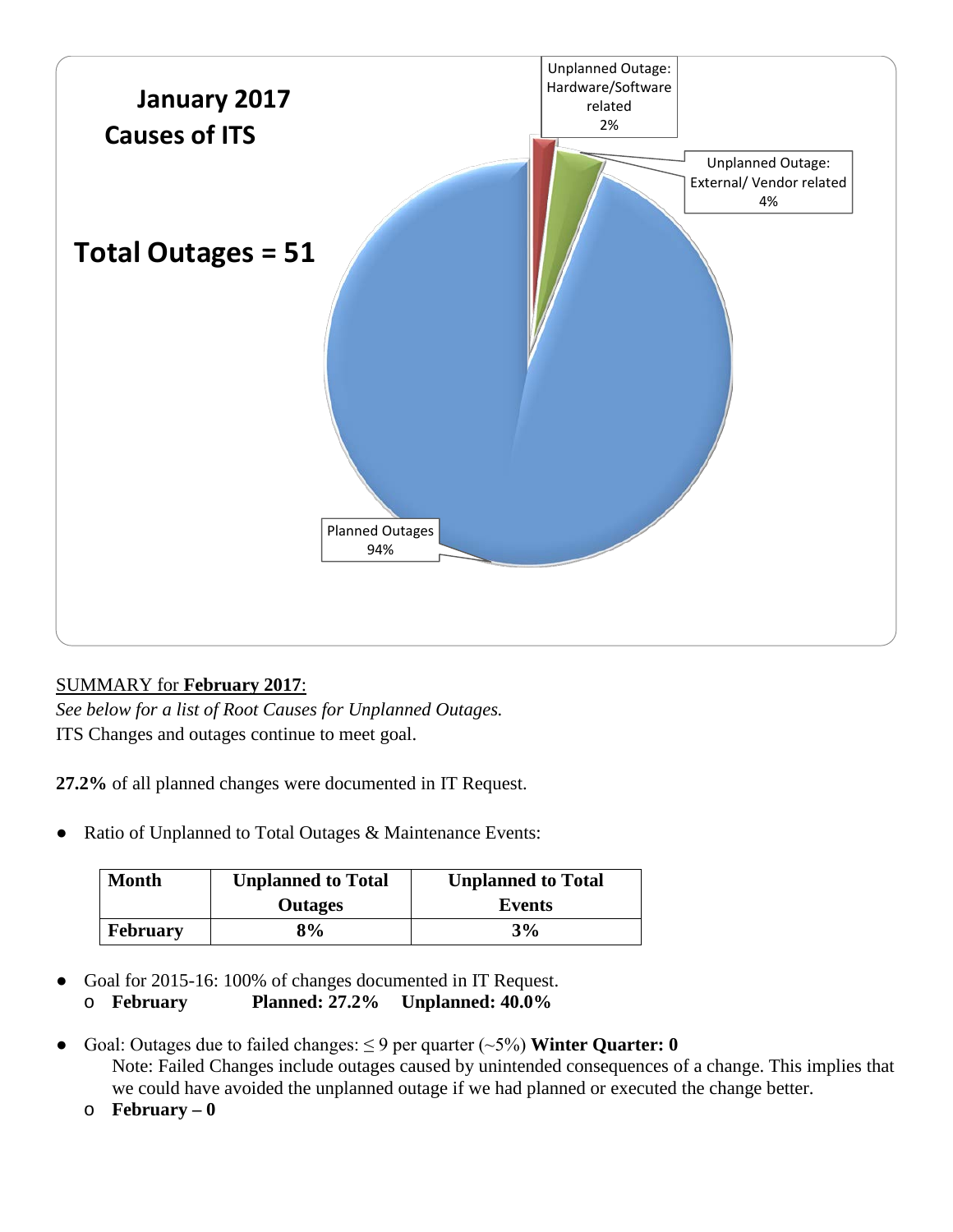- **February** Unplanned Outages Summary = **4**
	- o **2** outage(s) was caused by a power failure
	- o **1** outage(s) were caused by hardware issues
	- o **1** outage(s) were caused by vendor issues



| February Day of |             | Start Date       | <b>Time</b>              | Coverage          | Duration   | Service/Location       | Ticket?             | Root Cause Contact       |                    | Comments |
|-----------------|-------------|------------------|--------------------------|-------------------|------------|------------------------|---------------------|--------------------------|--------------------|----------|
| 2017 Count Week |             |                  |                          | <b>Start Time</b> |            |                        |                     |                          |                    |          |
|                 | Wednesday   |                  | 1-Feb-17 9 am - 9:30 am  | Day               | 30 Minutes | Comodo                 |                     | Vendor                   | Lisa Gardner       |          |
|                 | Wednesday   |                  | 1-Feb-17 10 am - 11 am   | Day               | l Hour     | Network Switch         | CHG0035085 Hardware |                          | <b>Bill Storey</b> |          |
|                 | Wednesday   | 8-Feb-17 All Day |                          | Day               | 2 Days     | Network                | No                  | Power Outage Bill Storey |                    |          |
|                 | 4 Wednesday |                  | 22-Feb-17 7 am - 6:30 pm | Day               | 11.5 Hours | Network via Dark Fiber | No                  | Power Outage Bill Storey |                    |          |
|                 |             |                  |                          |                   |            |                        |                     |                          |                    |          |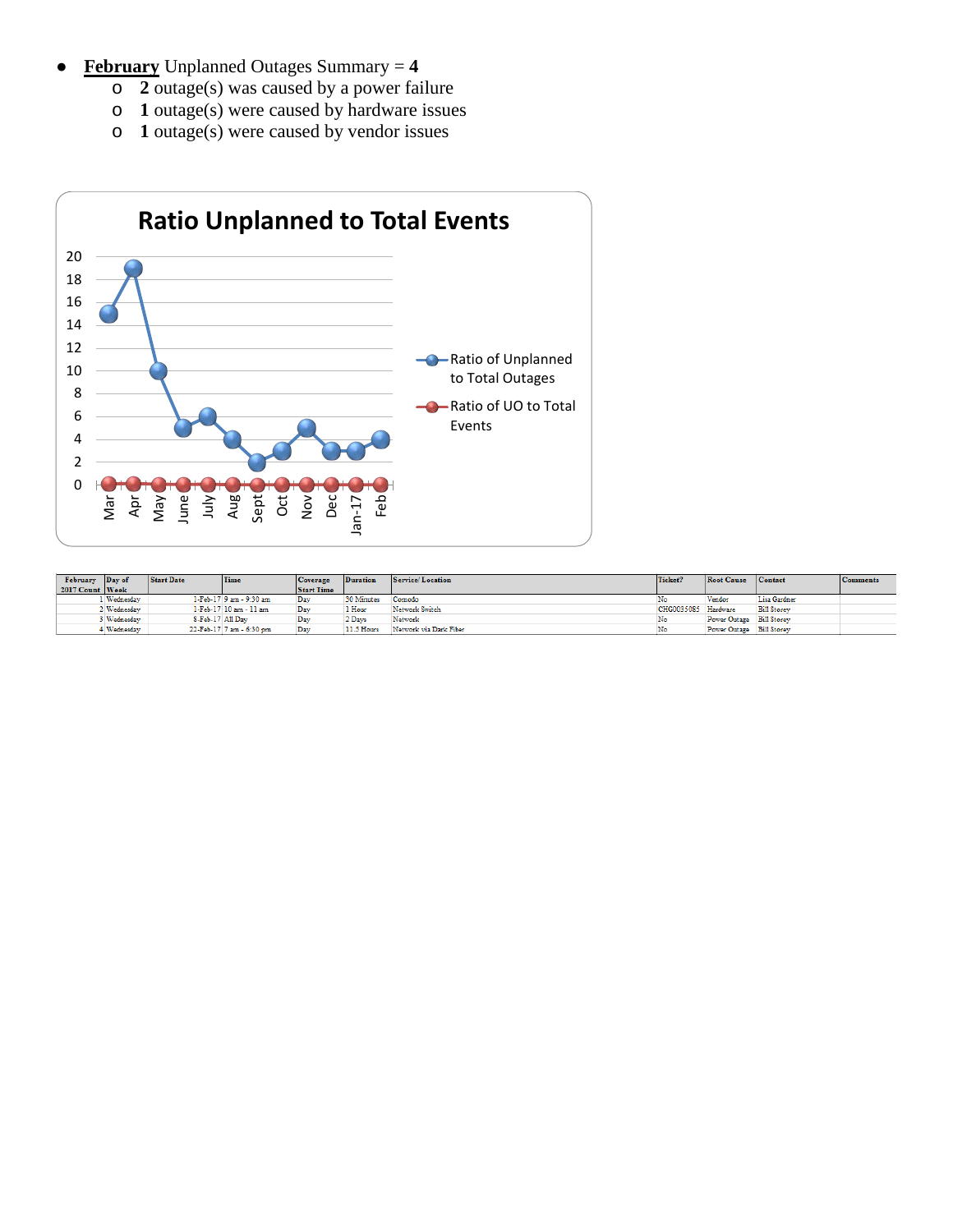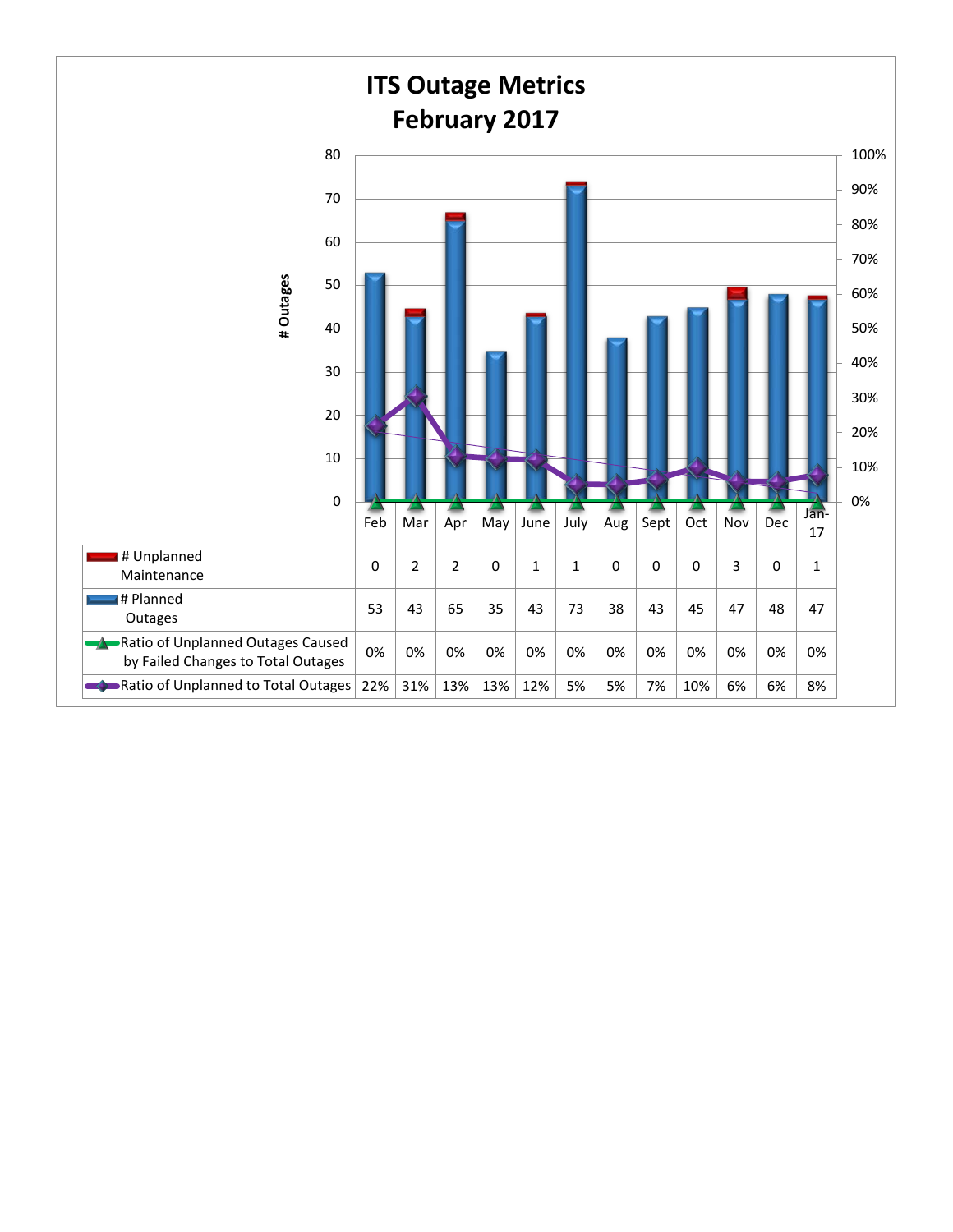

## SUMMARY for **March 2017**:

*See below for a list of Root Causes for Unplanned Outages.* ITS Changes and outages continue to meet goal.

**40.2%** of all planned changes were documented in IT Request.

Ratio of Unplanned to Total Outages & Maintenance Events:

| Month        | <b>Unplanned to Total</b> | <b>Unplanned to Total</b> |
|--------------|---------------------------|---------------------------|
|              | <b>Outages</b>            | Events                    |
| <b>March</b> | $2\%$                     | 1%                        |

- Goal for 2015-16: 100% of changes documented in IT Request. o **March Planned: 40.2% Unplanned: 0.0%**
- Goal: Outages due to failed changes:  $\leq$  9 per quarter ( $\sim$ 5%) **Winter Quarter: 0** Note: Failed Changes include outages caused by unintended consequences of a change. This implies that we could have avoided the unplanned outage if we had planned or executed the change better.
	- o **March – 0**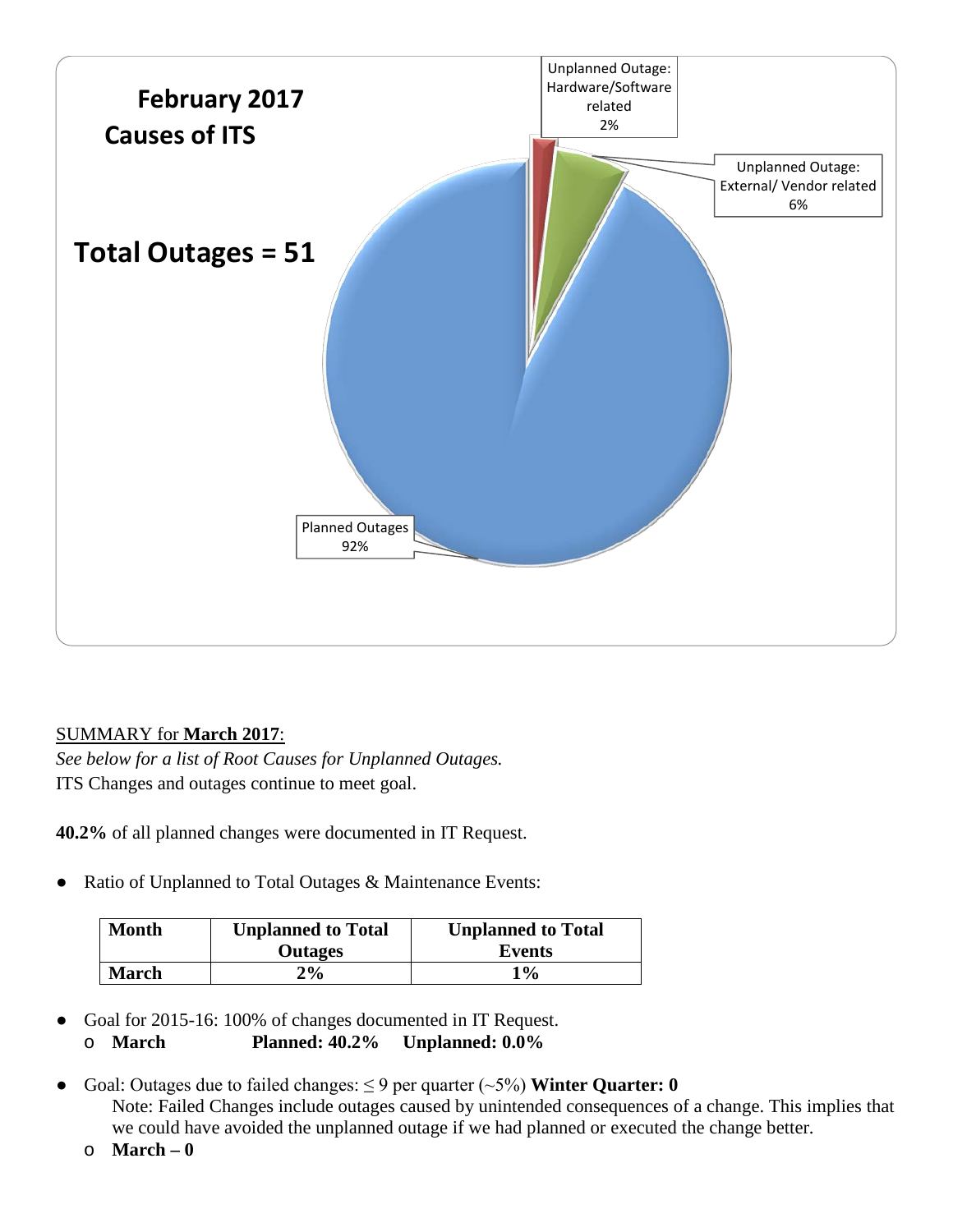- **March** Unplanned Outages Summary  $= 1$ 
	- o **1** outage(s) were caused by vendor issues



| March 2017 Day of<br>Count | <b>Week</b>                | <b>Start Date</b> | Time                      | <b>Coverage</b><br><b>Start Time</b> | Duration   | vrvice/Location<br>Ser. | Ticket? | <b>Root Cause</b> | <b>Contact</b> | <b>Comments</b> |
|----------------------------|----------------------------|-------------------|---------------------------|--------------------------------------|------------|-------------------------|---------|-------------------|----------------|-----------------|
|                            | <b>COMPANY</b><br>Thursday | $9$ -Mar-17       | $-11:20$ am<br>$11:06$ am | Dav                                  | '4 Minutes | eCommons                | .NG     | Vendos            | Leslie Kern    |                 |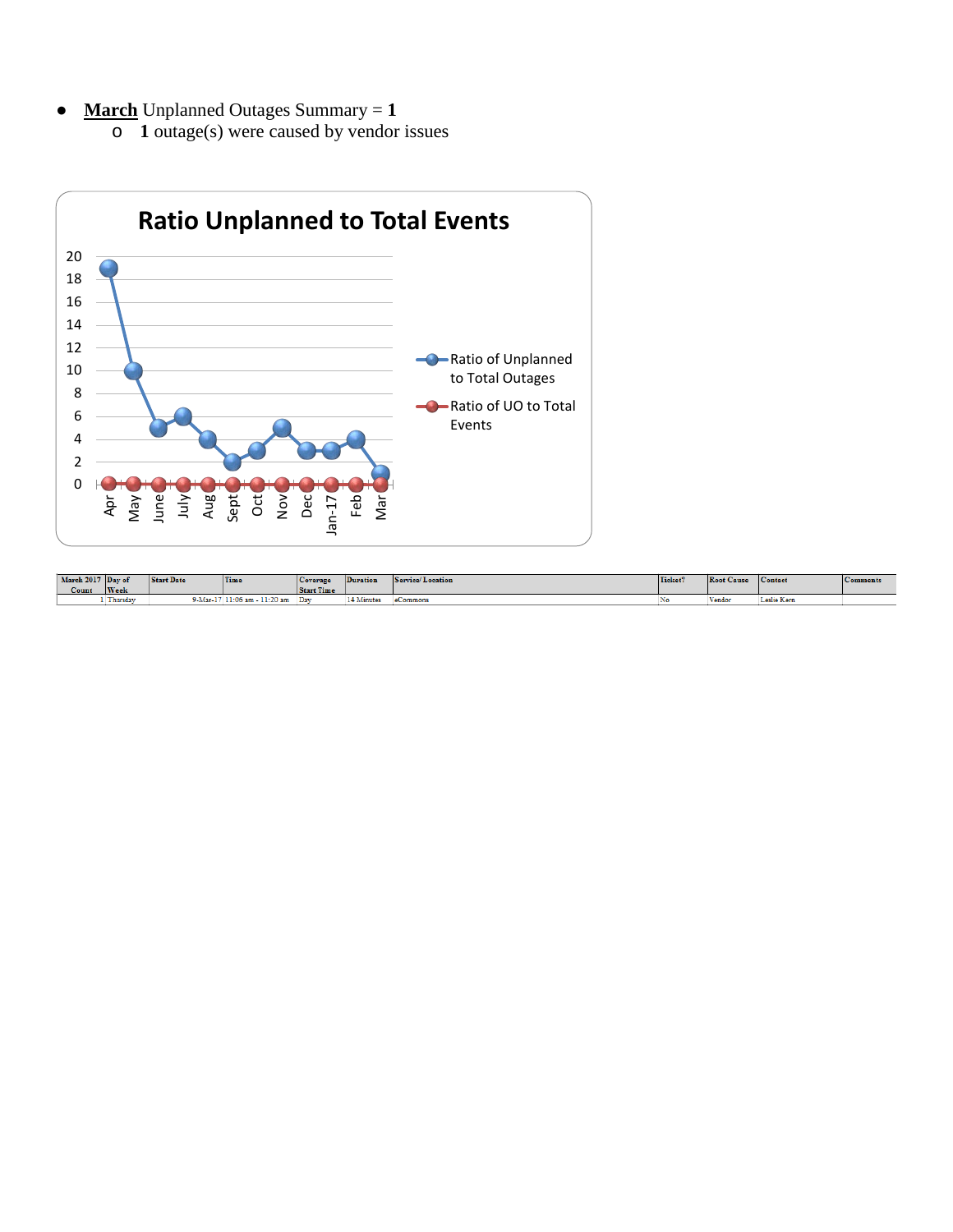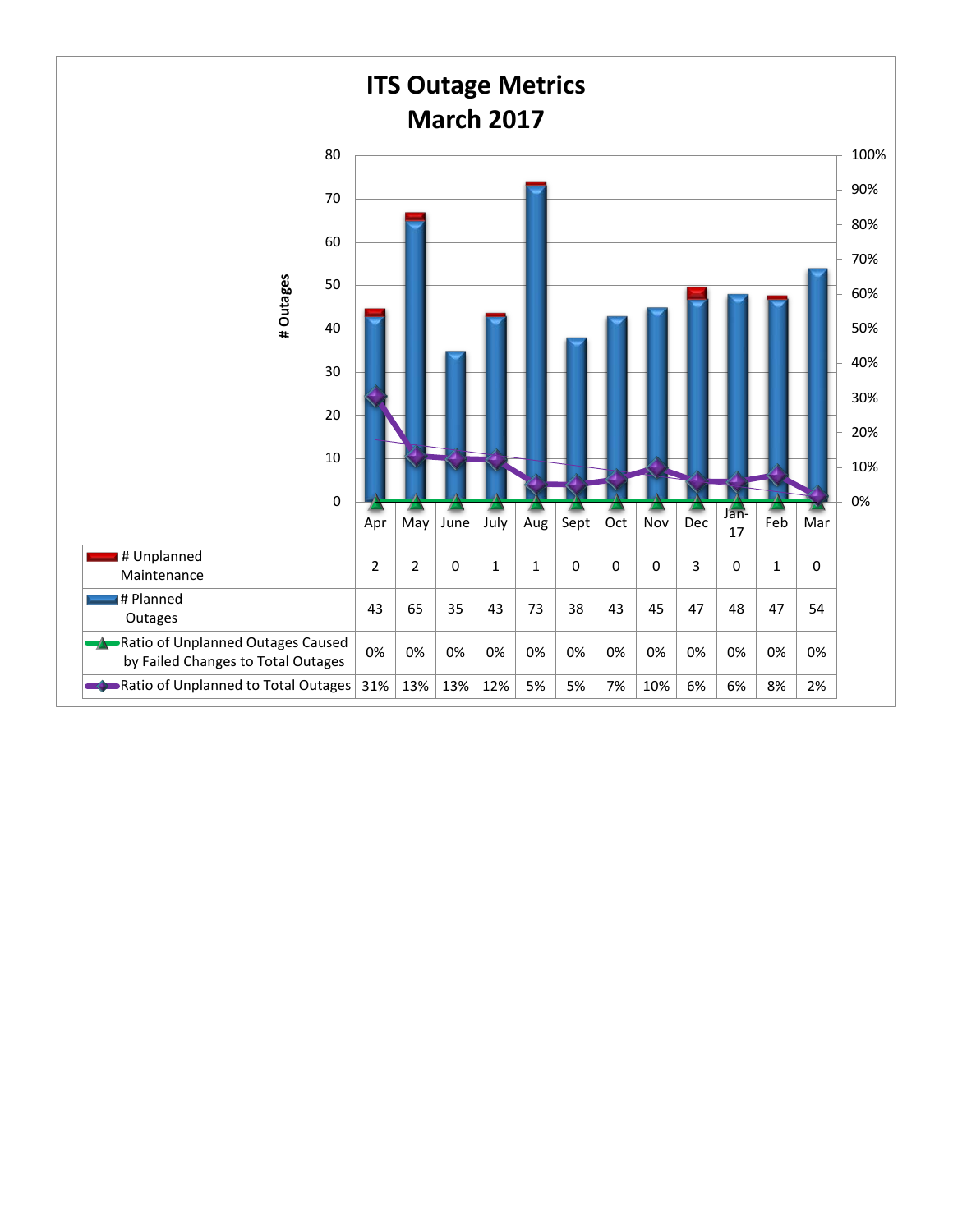

## SUMMARY for **April 2017**:

*See below for a list of Root Causes for Unplanned Outages.* ITS Changes and outages continue to meet goal.

**39.0%** of all planned changes were documented in IT Request.

Ratio of Unplanned to Total Outages & Maintenance Events:

| <b>Month</b> | <b>Unplanned to Total</b> | <b>Unplanned to Total</b> |
|--------------|---------------------------|---------------------------|
|              | <b>Outages</b>            | Events                    |
| April        | 6%                        | $2\%$                     |

- Goal for 2015-16: **100%** of changes documented in IT Request. o **April Planned: 39% Unplanned: 100%**
- Goal: Outages due to failed changes:  $\leq$  9 per quarter ( $\sim$ 5%) **Spring Quarter: 0**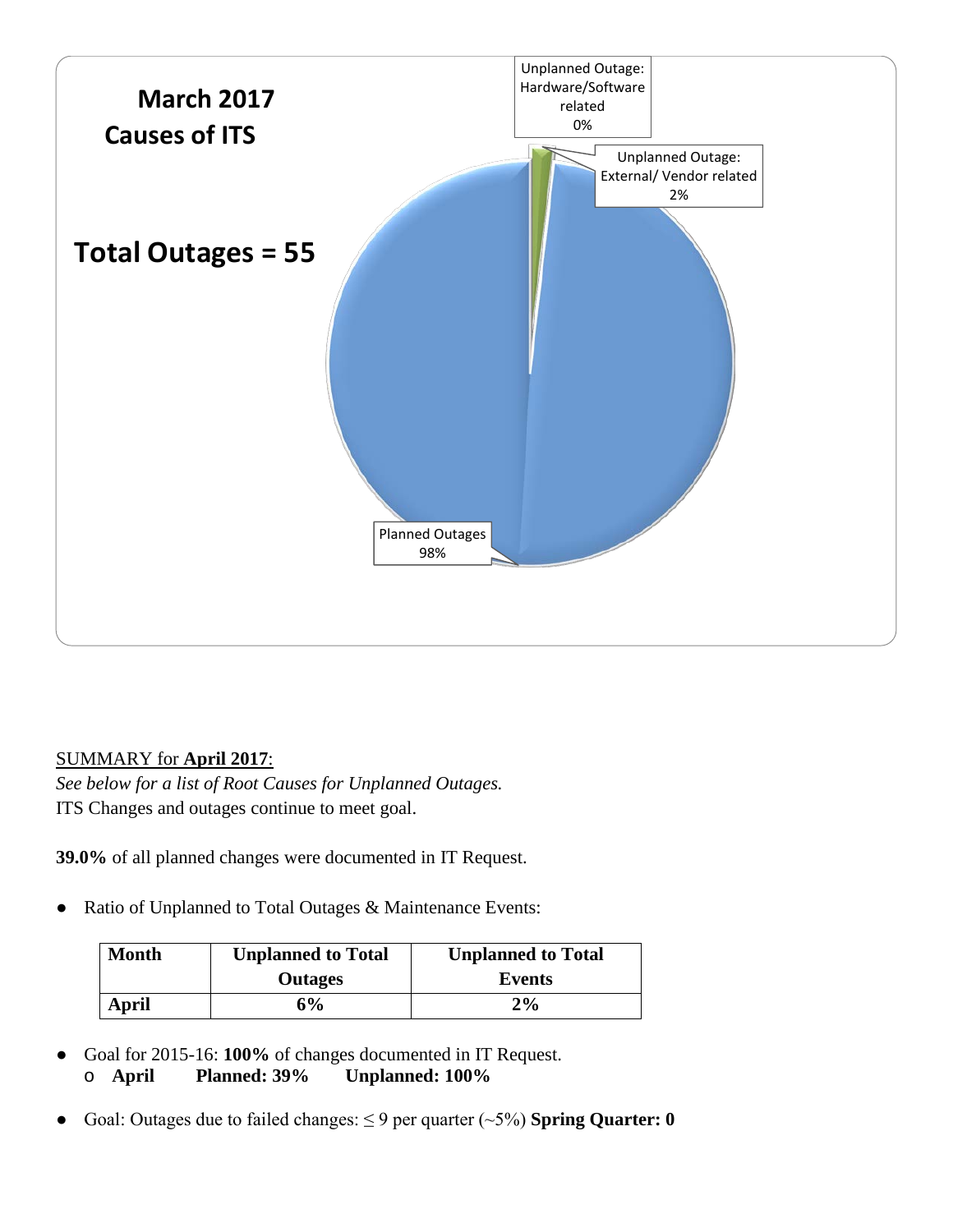Note: Failed Changes include outages caused by unintended consequences of a change. This implies that we could have avoided the unplanned outage if we had planned or executed the change better.

- o **April – 0**
- **April** Unplanned Outages Summary = **2** o **2** outage(s) were caused by hardware issues



| April 2017 Day of |             | <b>Start Date</b> | Time                        | Coverage          | Duration | Service/Location  | Ticket?    | <b>Root Cause</b> | <b>Contact</b>    | <b>Comments</b> |
|-------------------|-------------|-------------------|-----------------------------|-------------------|----------|-------------------|------------|-------------------|-------------------|-----------------|
| Count             | <b>Week</b> |                   |                             | <b>Start Time</b> |          |                   |            |                   |                   |                 |
|                   | Wednesday   |                   | 12-Apr-17 7:30 am - 9:30 am | Dav               | ? Hours  | <b>FAMIS</b>      | INC0494580 | Hardware          | Stephanie Nielsen |                 |
|                   | Tuesday     |                   | 25-Apr-17 3:30 pm - 5 pm    | Day               | 5 Hours  | RMS jobs.ucsc.edu | INC0496599 | Hardware          | Stephanie Nielsen |                 |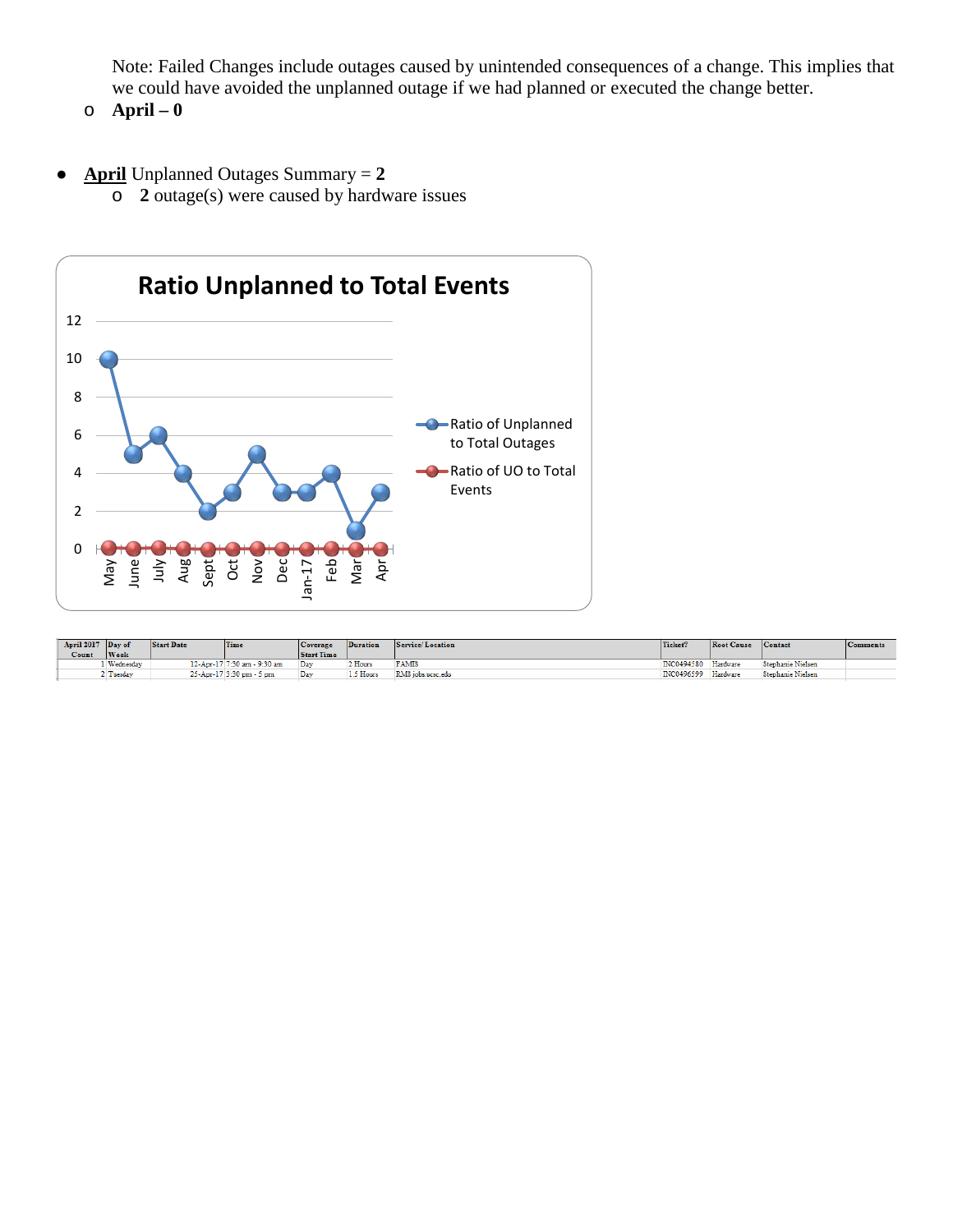